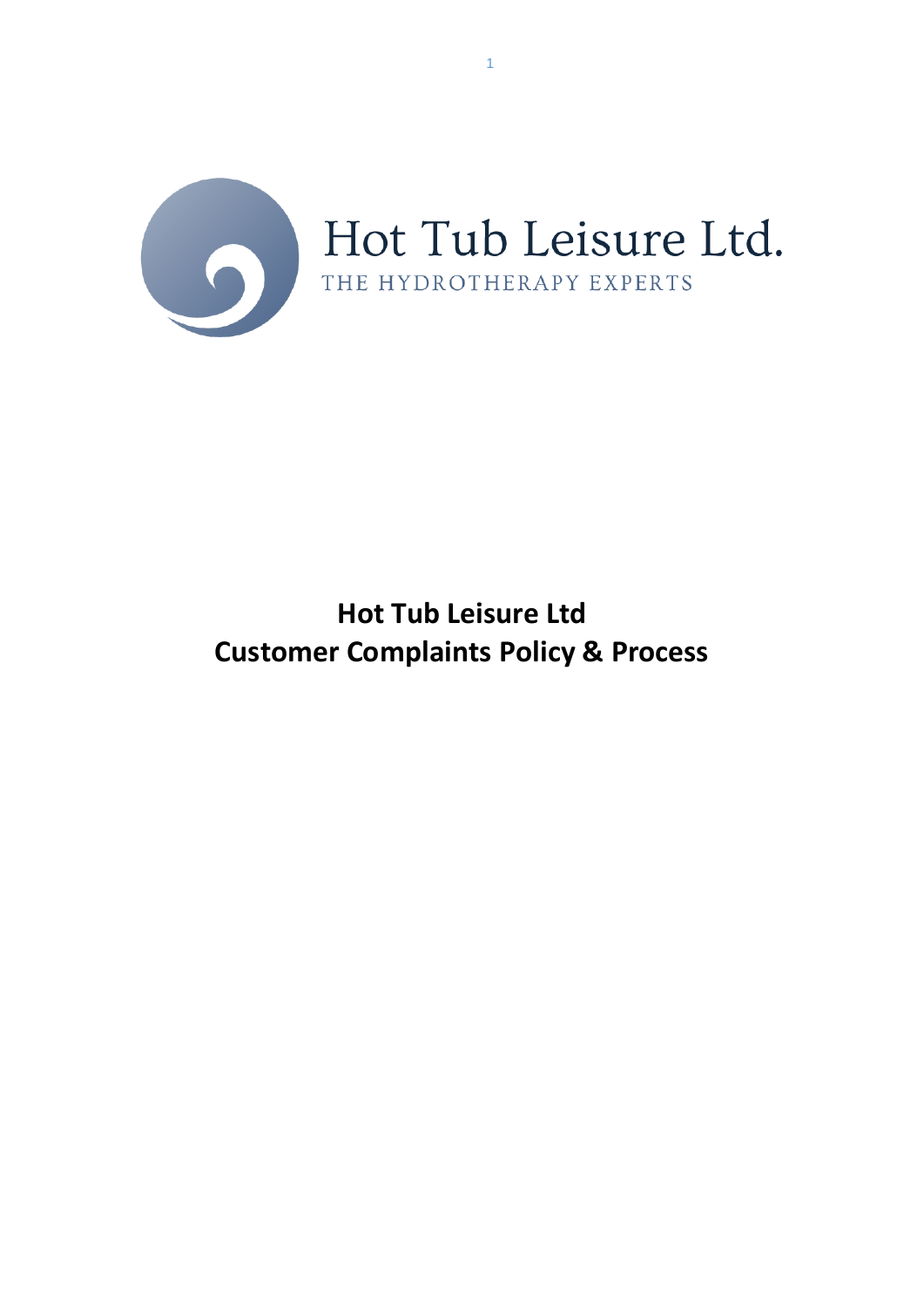# **Introduction**

The purpose of this policy is to stipulate how we will identify, manage and respond to any complaints received. This will include our regulatory obligations as an FCA regulated firm, but also our commitment to our customers and our endeavour to always provide the best possible service.

Complaint handling forms a key part of our staff training programme and we ensure that all customer facing staff have been trained in how to identify and manage complaints accordingly.

We firmly believe that we provide a first-class service to all our customers, however, we do understand that sometimes things may go wrong leaving our customers not entirely satisfied.

When we are made aware of any shortcomings in our products or services, we will always respond in a professional and courteous manner, ensuring that all complaints are handled objectively and without undue delay.

The responsibility for complaint handling in our business sits with Terry Gunner, Managing Director. The person named above is referred to as the **Complaints Manager** throughout this policy.

**We believe that we provide a first-class service to our Customers.**

To ensure that this statement remains true we will proactively:

- Provide each Customer with a copy of our terms and conditions as well as a "How to Complain" leaflet when they first do business with us;

- Train all of our staff to identify and handle complaint, but also to understand the importance of our complaint management system;

- Respond positively and professionally if our Customers do complain; and

- Learn from any feedback provided by our Customers and amend our processes if appropriate to avoid repeat complaints.

This policy will cover the handling of both eligible and ineligible complaints. The FCA define an eligible complaint as, *'Any expression of dissatisfaction, whether oral or written, and whether justified or not, from or on behalf of an eligible complainant about the firm's provision of, or failure to provide, a financial service'.*

For our business, eligible complaints will only be complaints relating to the finance products we offer to our customers as a credit broker. For these complaints we have strict regulations and time limits which we are aware of and must adhere to. This policy stipulates how we will ensure we are meeting these regulatory requirements.

Eligible complaints must also be from an eligible complainant, which would be one of our customers, or someone who has been appointed to act on behalf of our customer.

Ineligible complaints are all other complaints which do not meet the FCA definition and are not linked to our regulated activity of credit broking. These are not covered by FCA regulations, however we will endeavour to handle these in much the same way as we would an eligible complaint, to ensure complainants are kept informed of the status and progress of their complaint. Ineligible complaints can include but are not limited to; complaints about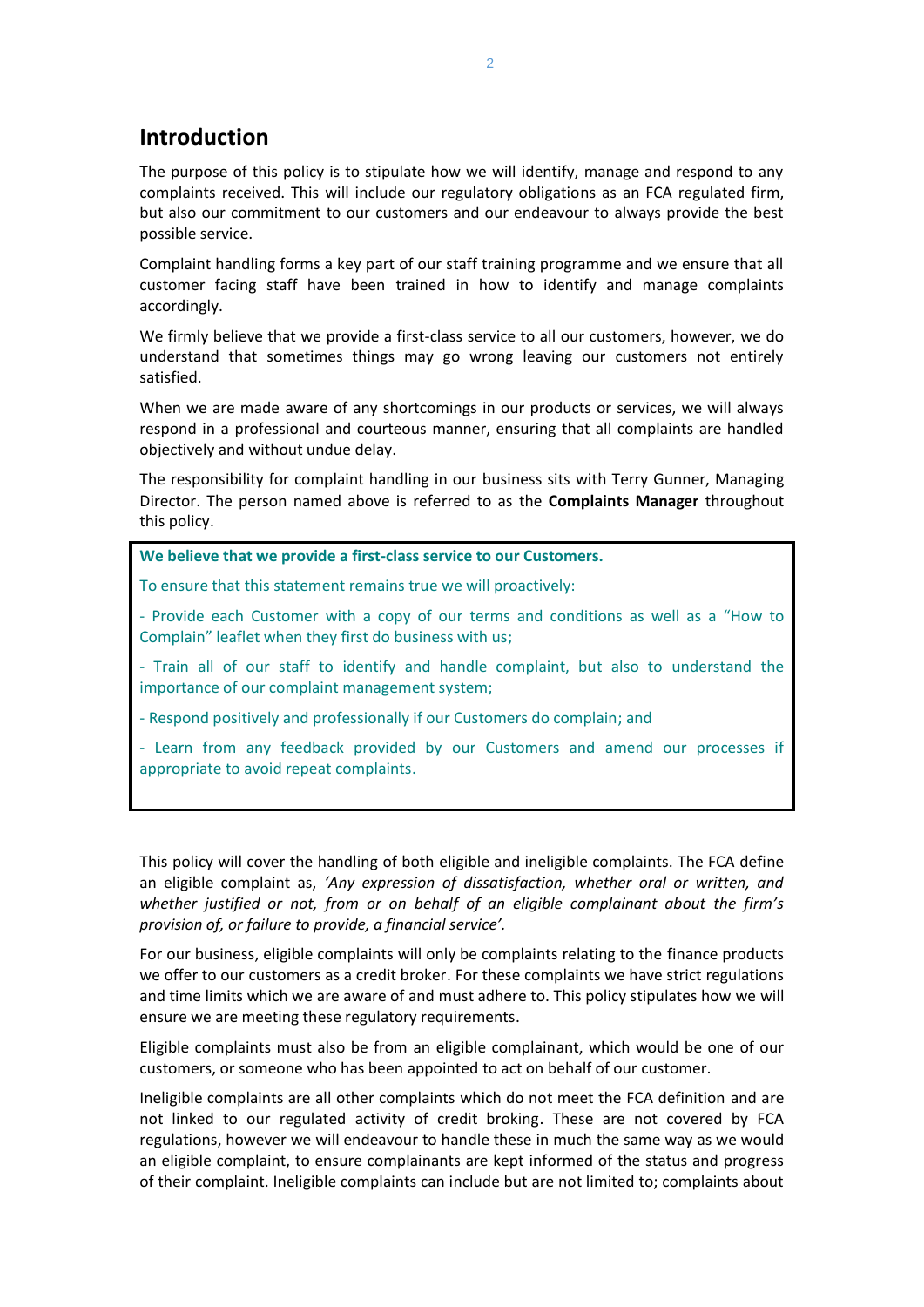the standard of customer service or complaints about the timeliness and tidiness of our installation or delivery staff.

#### **Handling Complaints**

Customers can make a complaint free of charge by any reasonable means (letter, email, telephone call, personal visit).

When we receive a complaint from a Customer we will immediately start to collate the information we need to complete the Complaint Management Form (appendix i).

Our first step is to assess whether the complaint points raised relate to us or a  $3<sup>rd</sup>$  party, such as the lender who provides the loan to the customer and whether the complaint is an eligible complaint from

Following the steps shown on the 'process flow' below the complaint will be thoroughly investigated and the Customer will be kept appraised by the agreed communication method on a regular basis.

Once the complaint has been fully investigated the **Complaints Manager** will authorise any appropriate action which may or may not involve compensating the customer.

# **Steps Taken to Resolve Complaints**

We will endeavour to resolve complaints in a timely manner and to the satisfaction of all concerned.

This means we will aim to resolve all complaints quickly while making certain they are also investigated thoroughly, to reassure customers that their complaints have been reviewed fully and the resolution is well founded.

The following standards have been agreed throughout our business and are in line with our regulatory obligations:

- If a 3rd party is solely responsible for the complaint or the reasons for the complaint, we will refer the complaint to them within 5 business days and write to the customer to make them aware of this.
- $\bullet$  If a 3<sup>rd</sup> party is jointly responsible for the complaint with us, we will refer the complaint to them within 5 business days, write to the customer to make them aware of this, and then investigate and handle the complaint points relating to us as per our normal process.
- If we are able to resolve a complaint within 3 business days, we will issue the complainant with a summary resolution letter detailing our resolution and advising the customer of their right to refer the complaint to the Financial Ombudsman Service.
- For every complaint received that cannot be resolved within 3 business days, we will issue the complainant with an acknowledgement letter within 5 business days, along with a copy of our complaints procedure.
- We will advise the complainant on each communication when they can expect to hear from us next (appendix iii).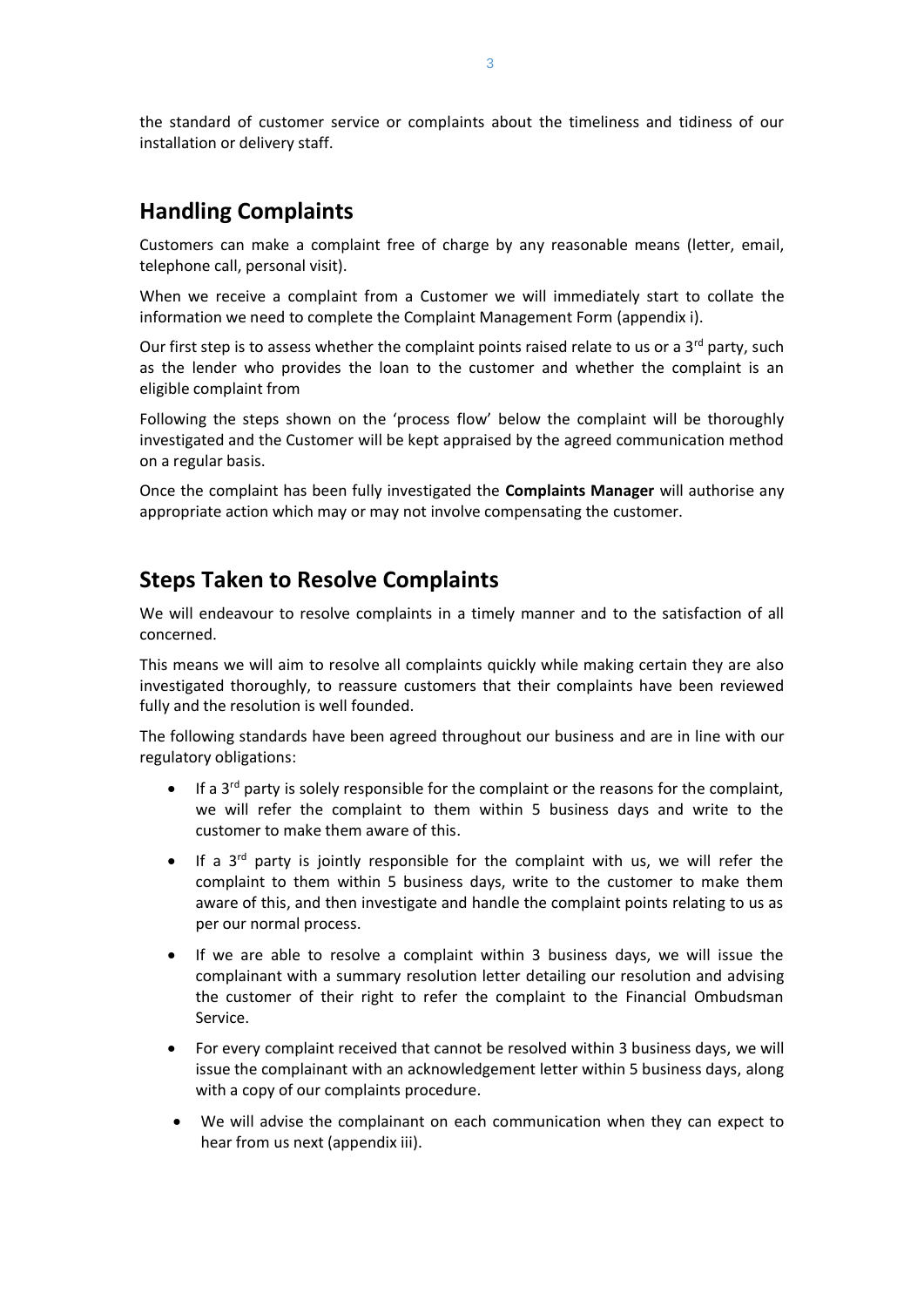- If after 4 weeks we are still not in a position to resolve a complaint, we will issue the complainant with a '4 week holding letter' advising why we are not yet in a position to resolve the complaint.
- We will endeavour to resolve complaints in a timely manner and **within 8 weeks** as a maximum.
- If we cannot resolve a complaint within 8 weeks then we will remind complainants of their right to refer their complaint to the Financial Ombudsman Service where applicable (see final response letter templates).
- All complaints received and resolved will be recorded so we are able to identify trends through root cause analysis and make the necessary business changes to improve the services to our customers and prevent repeat occurrences.

# **Policy Reviews**

This Policy Statement, along with any supporting documents, will be reviewed at least once a year and amended as required to ensure it remains up to date with any regulatory or internal business changes.

| Dates Reviewed: | Date | Initials |
|-----------------|------|----------|
|                 |      |          |
|                 |      |          |
|                 |      |          |
|                 |      |          |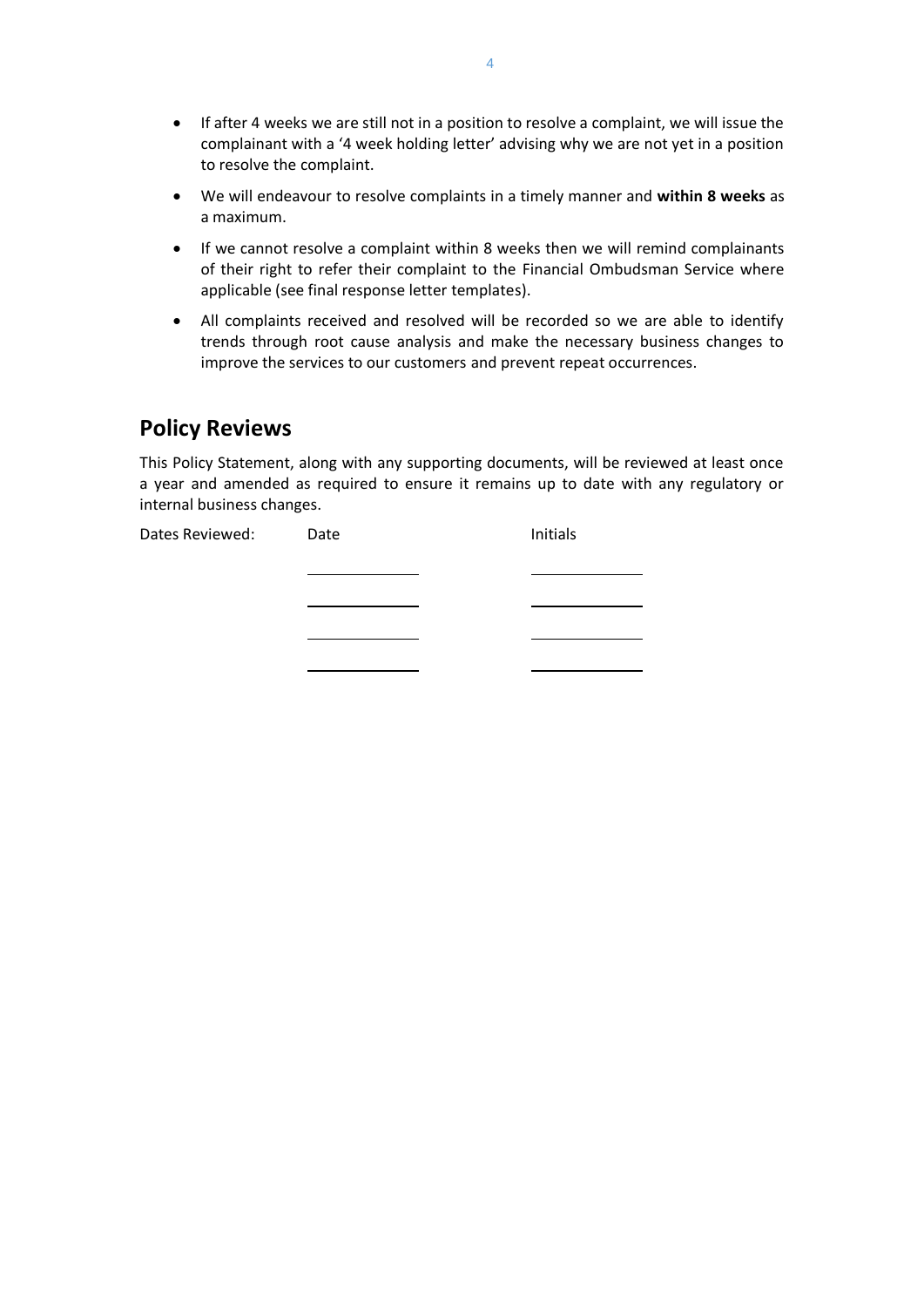

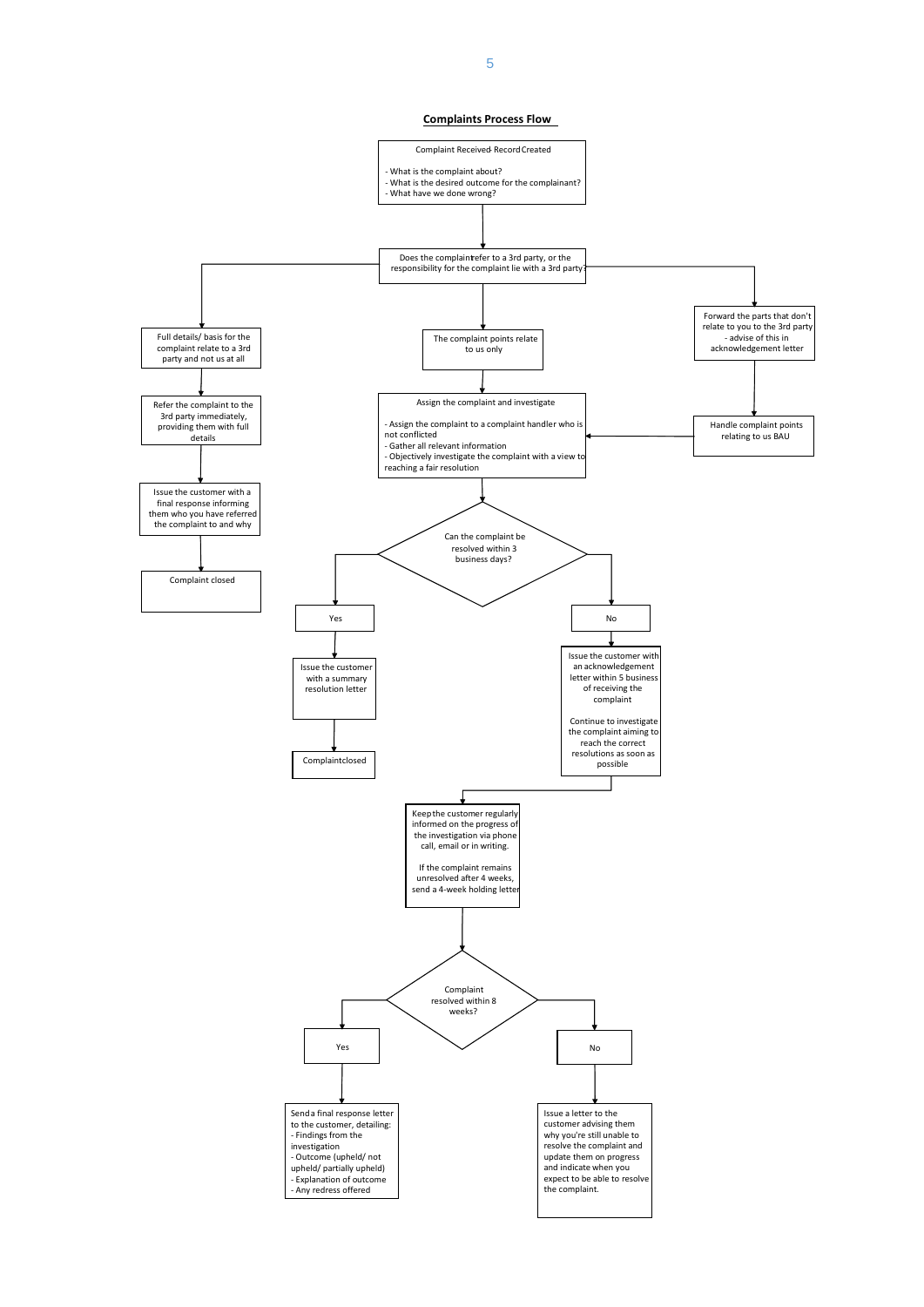| Appendix i - Complaint Management Form |
|----------------------------------------|
|----------------------------------------|

| <b>Hot Tub Leisure Ltd Complaint Form</b> |                                                            |  |  |  |
|-------------------------------------------|------------------------------------------------------------|--|--|--|
| Date:                                     | Information taken by:                                      |  |  |  |
| <b>Customer details</b>                   |                                                            |  |  |  |
| Name:                                     |                                                            |  |  |  |
| Address:                                  |                                                            |  |  |  |
|                                           |                                                            |  |  |  |
|                                           |                                                            |  |  |  |
| Telephone:                                | Mobile:                                                    |  |  |  |
| Email:                                    |                                                            |  |  |  |
| <b>Details of the complaint</b>           |                                                            |  |  |  |
|                                           |                                                            |  |  |  |
|                                           |                                                            |  |  |  |
|                                           |                                                            |  |  |  |
|                                           |                                                            |  |  |  |
| Name of sales adviser:                    | Date of sale:                                              |  |  |  |
|                                           |                                                            |  |  |  |
|                                           | Complaint relates to: (please tick and expand the details) |  |  |  |
| <b>Sales</b>                              |                                                            |  |  |  |
| <b>Service</b>                            |                                                            |  |  |  |
|                                           |                                                            |  |  |  |
| Product                                   |                                                            |  |  |  |
| Other (describe):                         |                                                            |  |  |  |
|                                           |                                                            |  |  |  |
| <b>Initial investigation details</b>      |                                                            |  |  |  |
|                                           |                                                            |  |  |  |
|                                           |                                                            |  |  |  |
|                                           |                                                            |  |  |  |
|                                           |                                                            |  |  |  |
|                                           |                                                            |  |  |  |
|                                           |                                                            |  |  |  |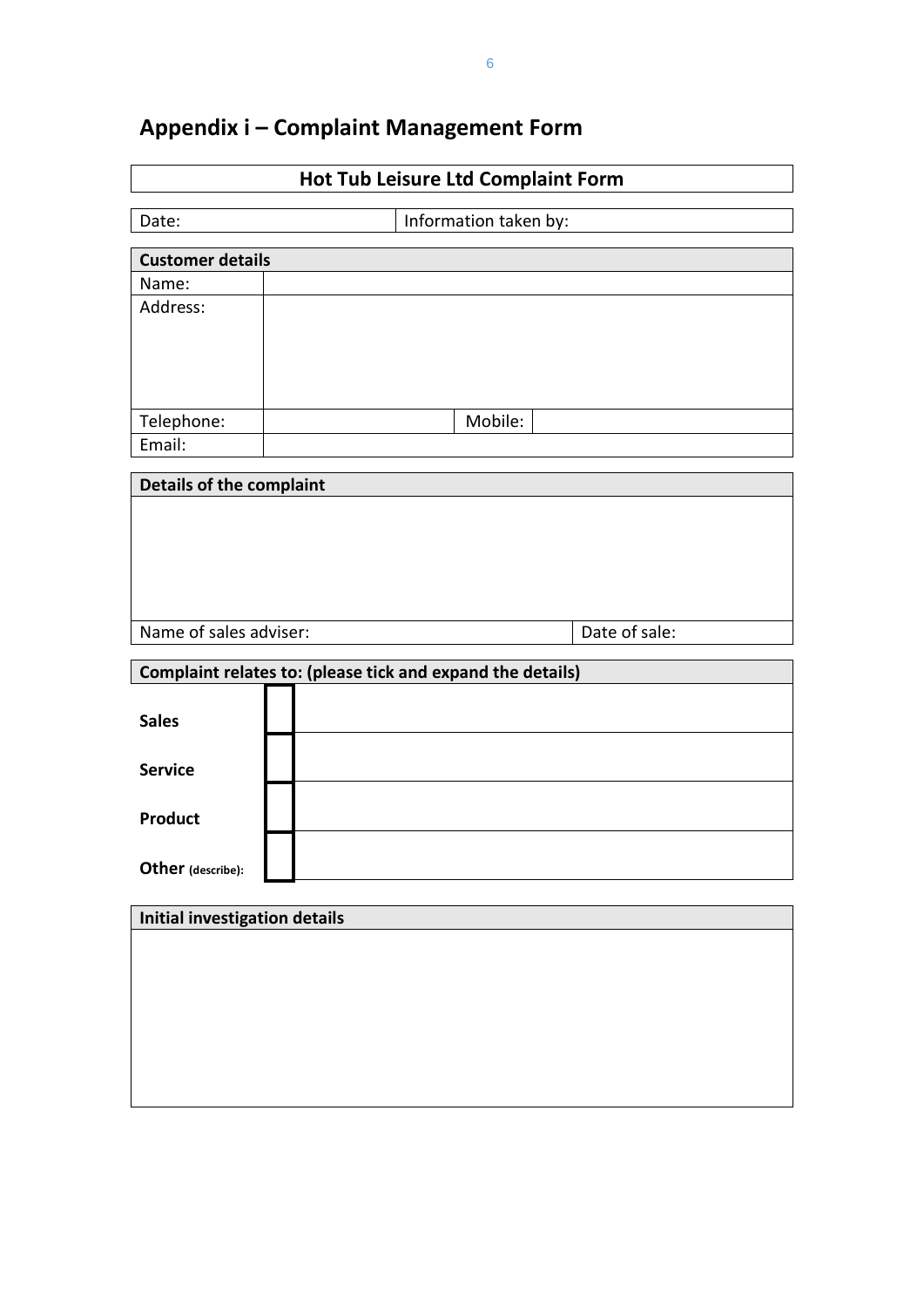**Recommended actions**

#### **Recommended solution**

| <b>Communication History (Dates)</b> |  |  |  |
|--------------------------------------|--|--|--|
| <b>Summary Resolution Letter:</b>    |  |  |  |
| Acknowledgement Letter:              |  |  |  |
| 4 Week Holding Letter:               |  |  |  |
| <b>Continuation Letters:</b>         |  |  |  |
| Final Response Letter:               |  |  |  |

| <b>Summary and recommendations</b>                                                                                                                                          |            |  |
|-----------------------------------------------------------------------------------------------------------------------------------------------------------------------------|------------|--|
|                                                                                                                                                                             |            |  |
|                                                                                                                                                                             |            |  |
|                                                                                                                                                                             |            |  |
|                                                                                                                                                                             |            |  |
|                                                                                                                                                                             |            |  |
| <b>Remember:</b> if the complaint relates to the loan agreement's terms & conditions<br>or any action the lender has taken, then you must advise the lender of the details. |            |  |
| Date:                                                                                                                                                                       | Signature: |  |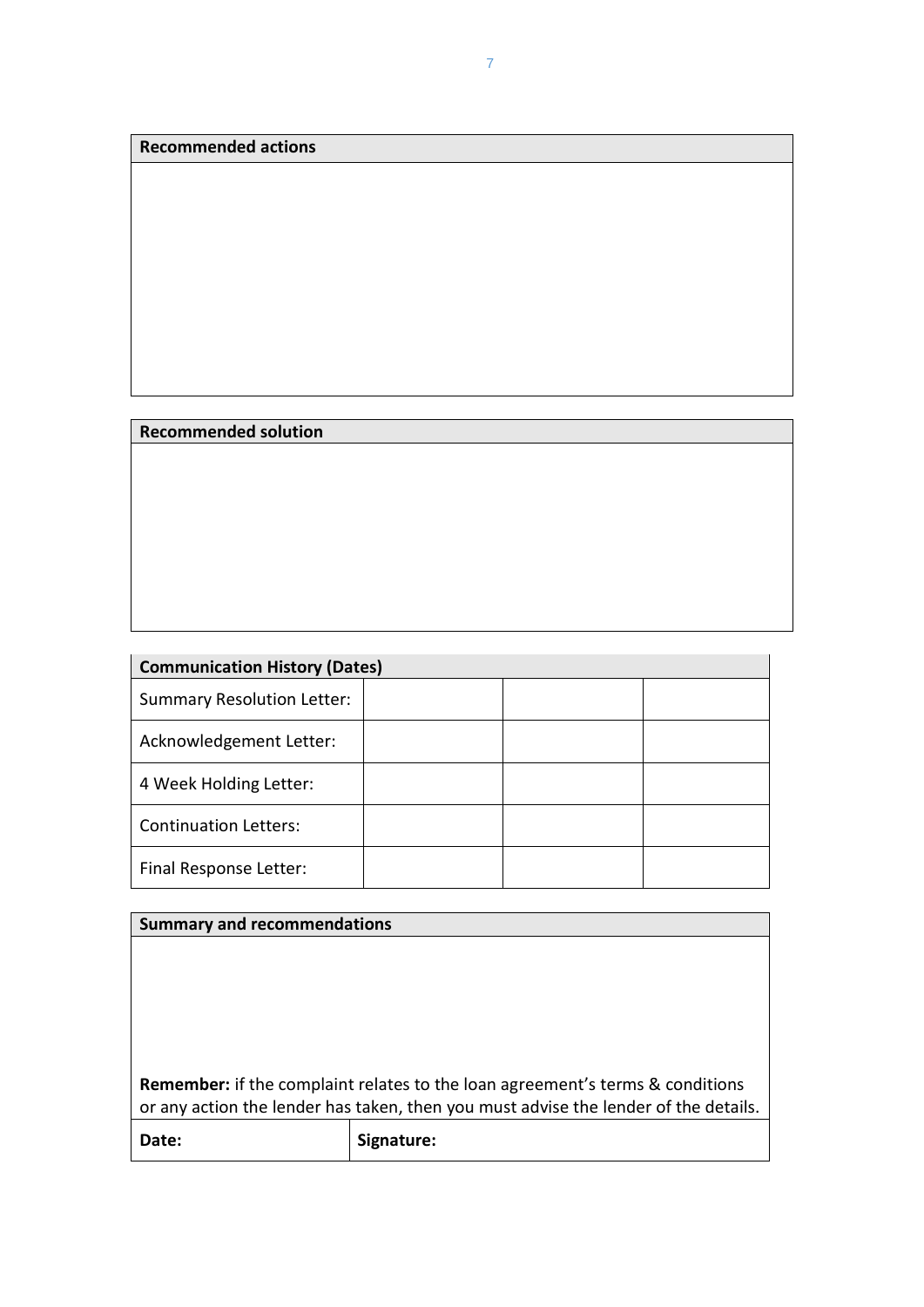#### **Appendix ii – Acknowledgement Letter** (*send within 5 business days)*

Customer Name Address 1 Address 2 Address 3 Address 4 Post Code Date:

Our ref: [*file number*]

Dear [*customer name*],

Complaint relating to: [*brief details*]

Thank you for taking the time to bring the following details to our attention:

*Full details of complaint*

Your complaint has been assigned to [*name of staff member*] who will be responsible for investigating your complaint. They will keep you updated on a regular basis.

I have enclosed a copy of our Customer Complaints leaflet which outlines the process and provides you with all the relevant information so you can contact us easily.

If you have any questions please do not hesitate to get in touch.

Yours sincerely,

[*Name*] Customer Complaints Manager

Enc.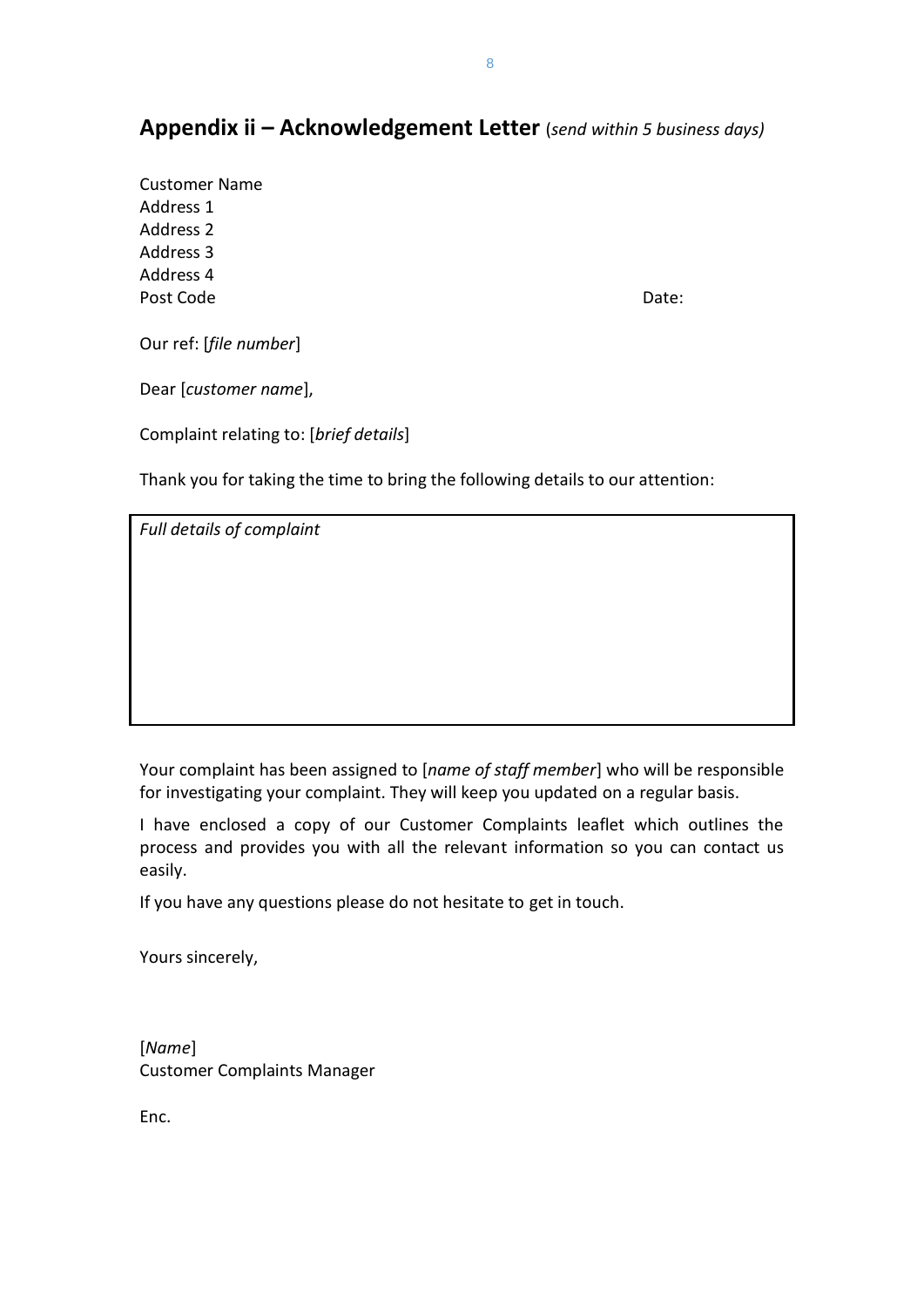#### **Appendix iii – Ongoing Communication Letter**

*(send as appropriate but at least every 10 work days and at 4 weeks)*

Customer Name Address 1 Address 2 Address 3 Address 4 Post Code Date:

Our ref: [*file number*]

Dear [*customer name*],

Complaint relating to: [*brief details*]

I am writing to update you on the progress of your complaint. Since we last communicated we have taken the following action:

*Full details of actions/outcomes*

The investigation into your complaint is still ongoing but we hope to conclude the matter to your satisfaction soon.

I will update you again by [*date*] but, in the meantime if you have any questions please do not hesitate to call me on 0800 xxx xxxx.

Yours sincerely,

[*Name*] Customer Complaints Manager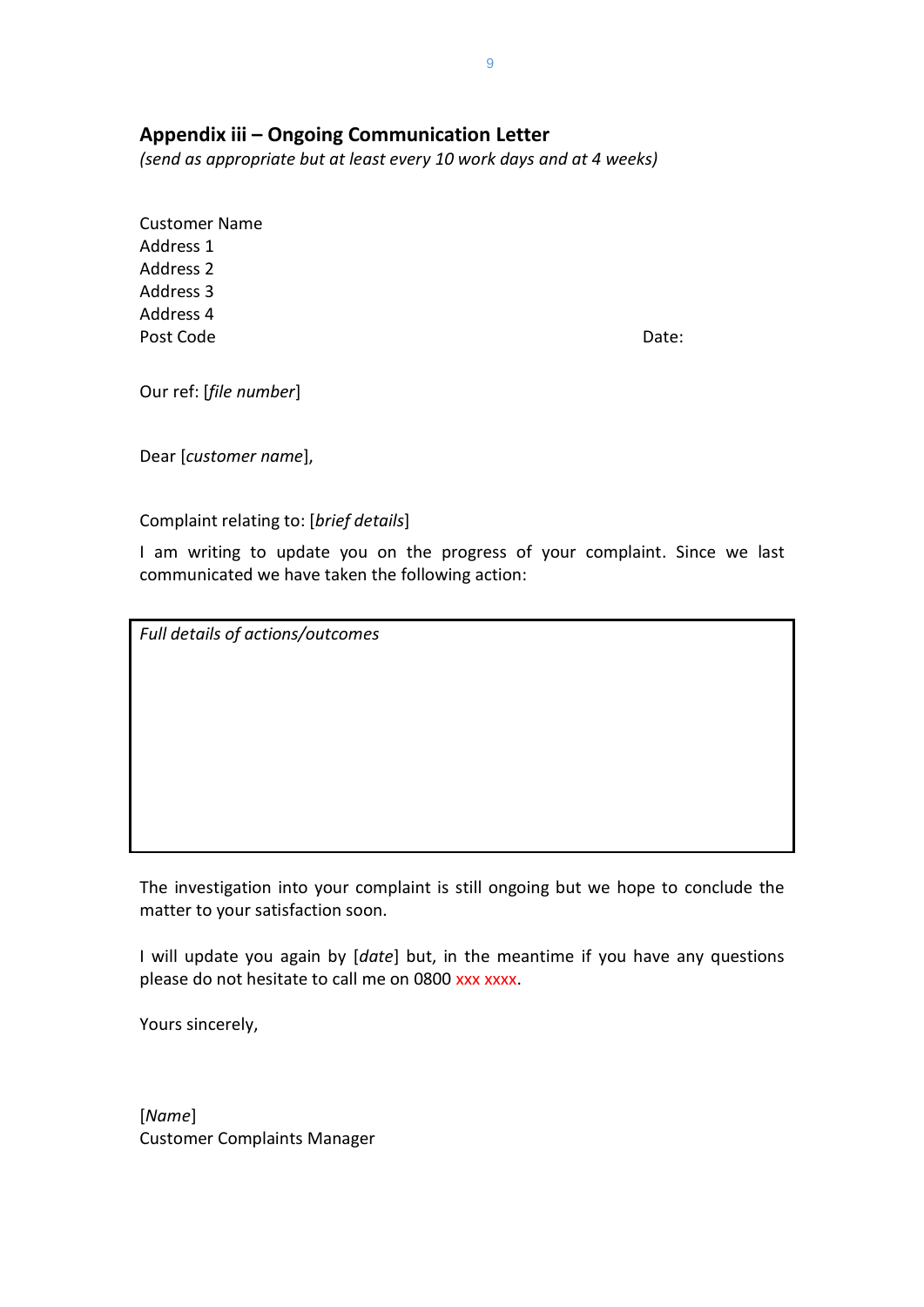**Appendix iv – Summary Resolution Letter** (*send if complaint has been* 

*resolved within 3 business days)*

Customer Name Address 1 Address 2 Address 3 Address 4 Post Code **Date:** Date:

Our ref: [*file number*]

Dear [*customer name*],

Complaint relating to: [*brief details*]

Thank you for taking the time to bring the following details to our attention:

*Full details of complaint*

We now consider your complaint to be fully resolved as per our conversation/ emails/ discussion on DD/MM/YYYY.

If you decide that you are unhappy with the resolution we have provided, you have the right to refer your complaint to the Financial Ombudsman Service, free of charge – but you must do so within six months of the date of this letter.

If you do not refer your complaint in time, the Ombudsman will not have our permission to consider your complaint and so will only be able to do so in very limited circumstances. For example, if the Ombudsman believes that the delay was as a result of exceptional circumstances.

For more information, please visit the Financial Ombudsman Service website <http://www.financial-ombudsman.org.uk/>

Yours sincerely,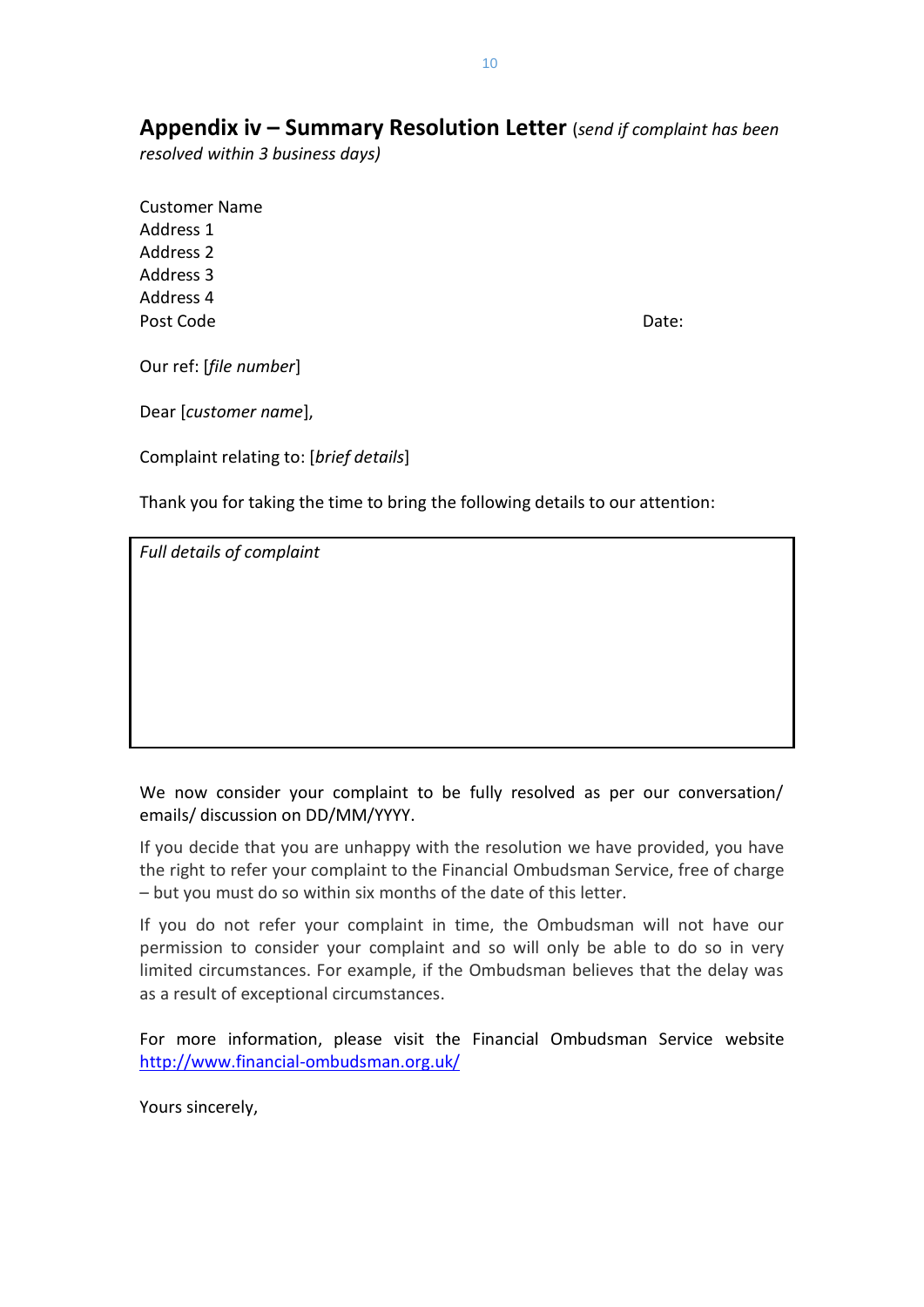Kieran Fraser Customer Complaints Manager

Enc.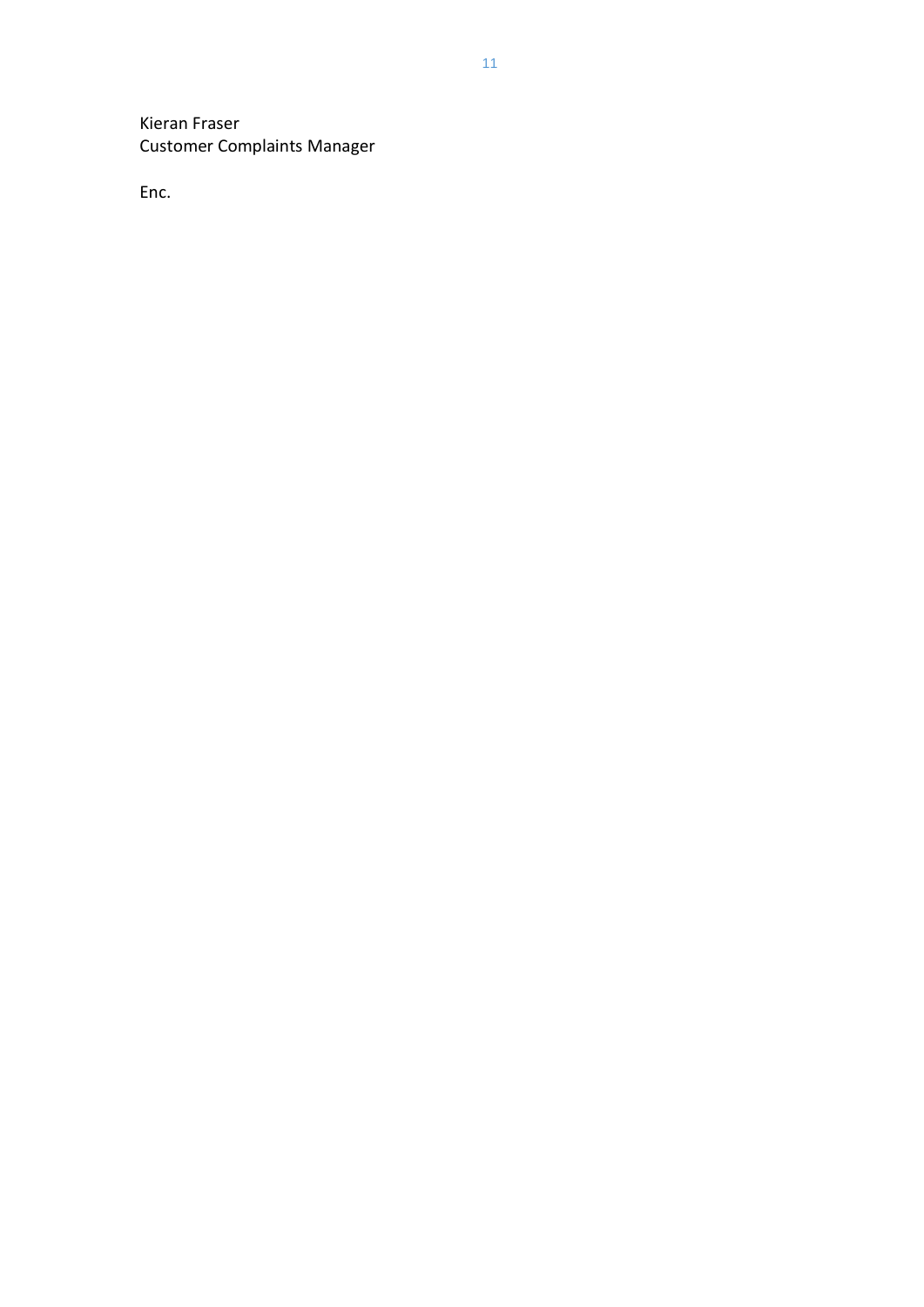#### **Appendix v – Final Response Letter***- upheld, resolved, offer of redress*

Customer Name Address 1 Address 2 Address 3 Address 4 Post Code Date Date Date

Our ref: [*file number*]

Dear [*customer name*],

Complaint relating to: [*brief details*] I am writing in relation to the complaint you raised on DD/MM/YYYY, the details of which are as follows:

*Full details of complaint*

I can confirm that I have conducted an investigation and have concluded the following:

*Full details of conclusion*

Given the above, I have upheld your complaint and I feel it is appropriate to offer the following redress which I hope meets with your approval:

*Details of redress: (delete redress section if appropriate)*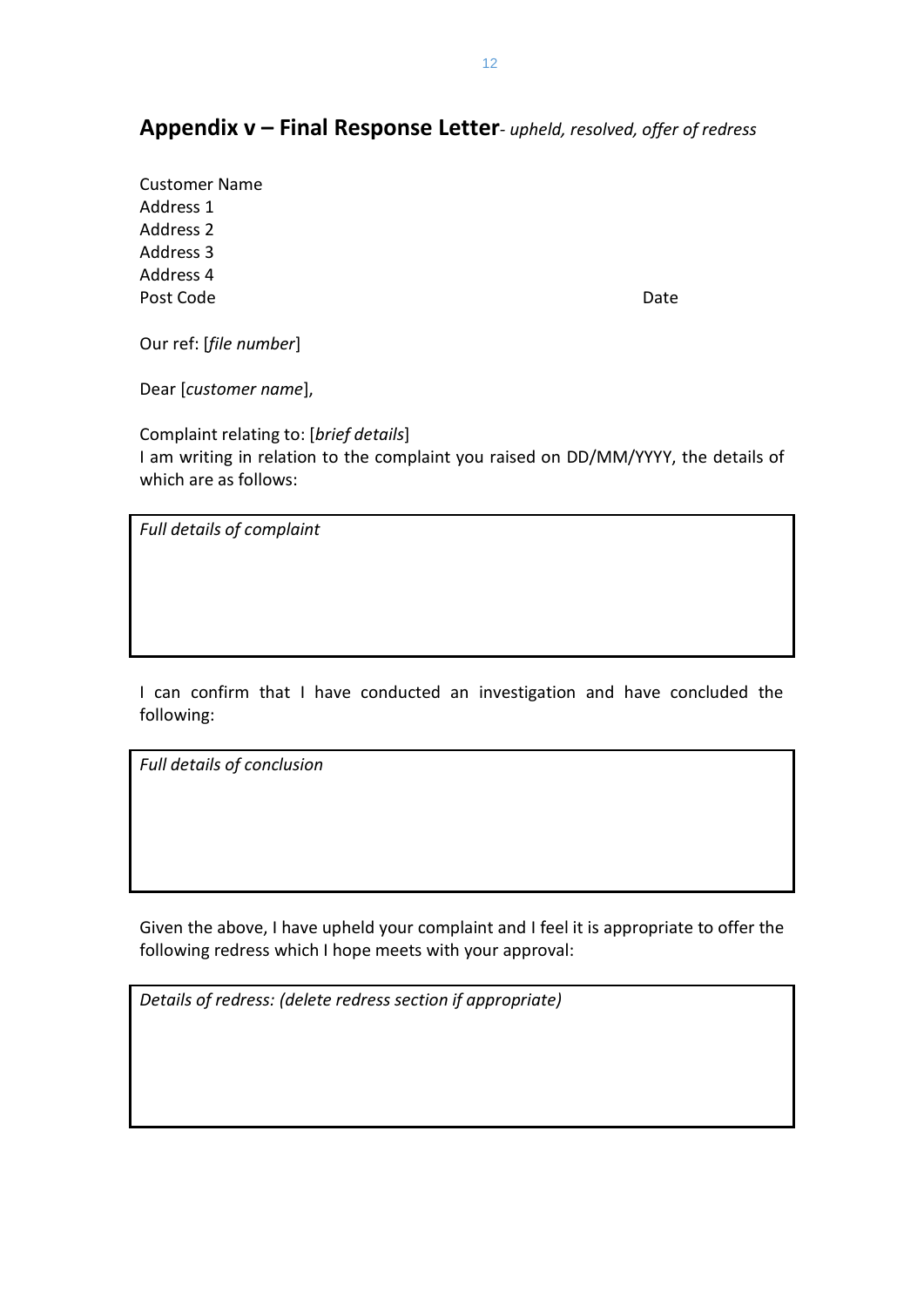This is our final response.

If you decide that you are unhappy with the resolution we have provided, you have the right to refer your complaint to the Financial Ombudsman Service, free of charge – but you must do so within six months of the date of this letter.

If you do not refer your complaint in time, the Ombudsman will not have our permission to consider your complaint and so will only be able to do so in very limited circumstances. For example, if the Ombudsman believes that the delay was as a result of exceptional circumstances.

I have enclosed with this letter a copy of the Financial Ombudsman Service's explanatory leaflet. For further information you can visit their website <http://www.financial-ombudsman.org.uk/>

May I thank you for bringing this matter to our attention. We have reviewed and changed our processes to avoid any repeat occurrences of this nature.

Yours sincerely,

Kieran Fraser Customer Complaints Manager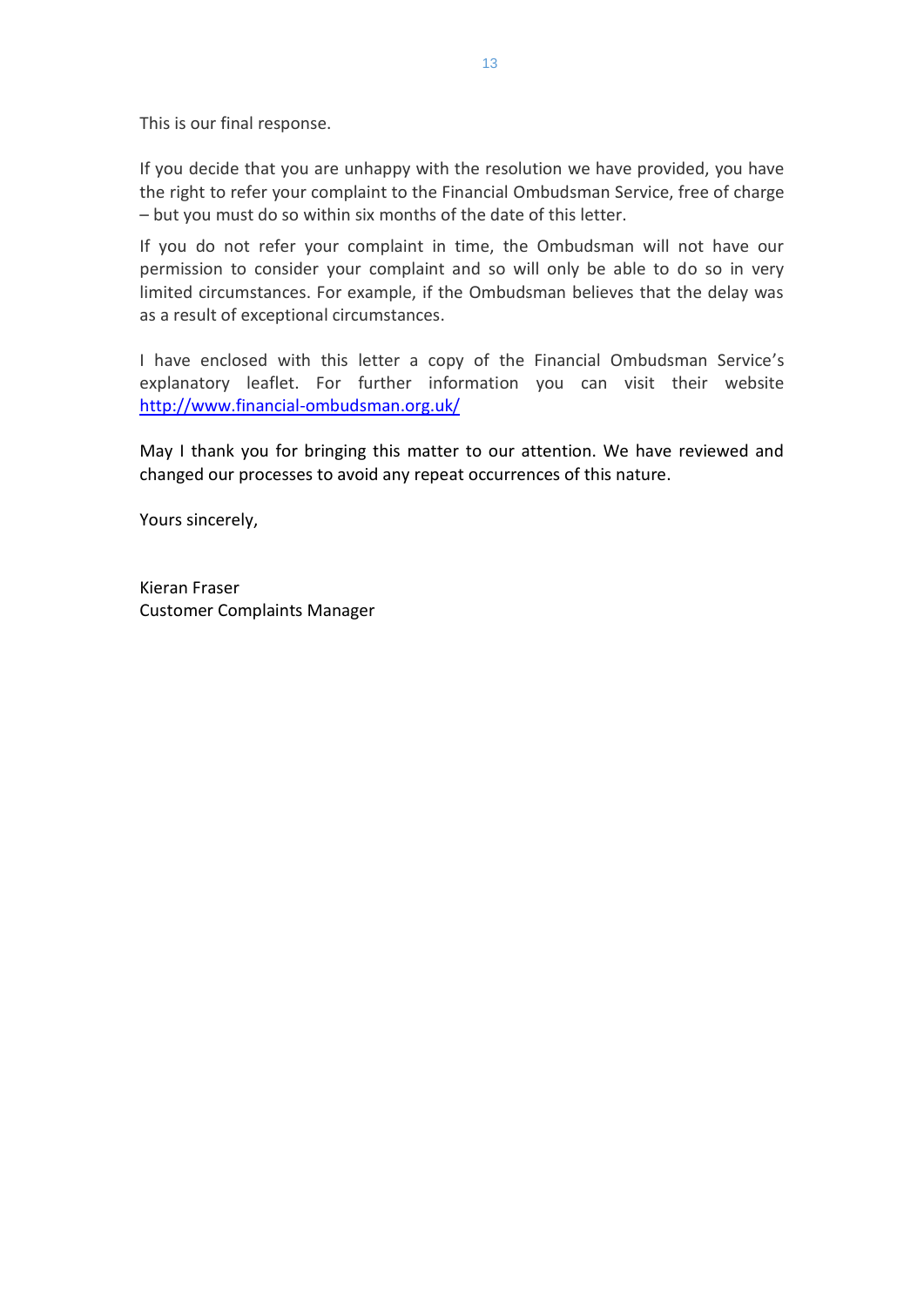## **Appendix vi – Final Response Letter***- Not upheld, resolved*

Customer Name Address 1 Address 2 Address 3 Address 4 Post Code Date Date Date Date Date

Our ref: [*file number*]

Dear [*customer name*],

Complaint relating to: [*brief details*] I am writing in relation to the complaint you raised on DD/MM/YYYY, the details of which are as follows:

*Full details of complaint*

I can confirm that I have conducted an investigation and have concluded the following:

*Full details of conclusion*

Given the above, I have been unable to uphold your complaint as (EXPLAIN WHY THE COMPLAINT HAS BEEN REJECTED)

This is our final response.

If you decide that you are unhappy with the resolution we have provided, you have the right to refer your complaint to the Financial Ombudsman Service, free of charge – but you must do so within six months of the date of this letter.

If you do not refer your complaint in time, the Ombudsman will not have our permission to consider your complaint and so will only be able to do so in very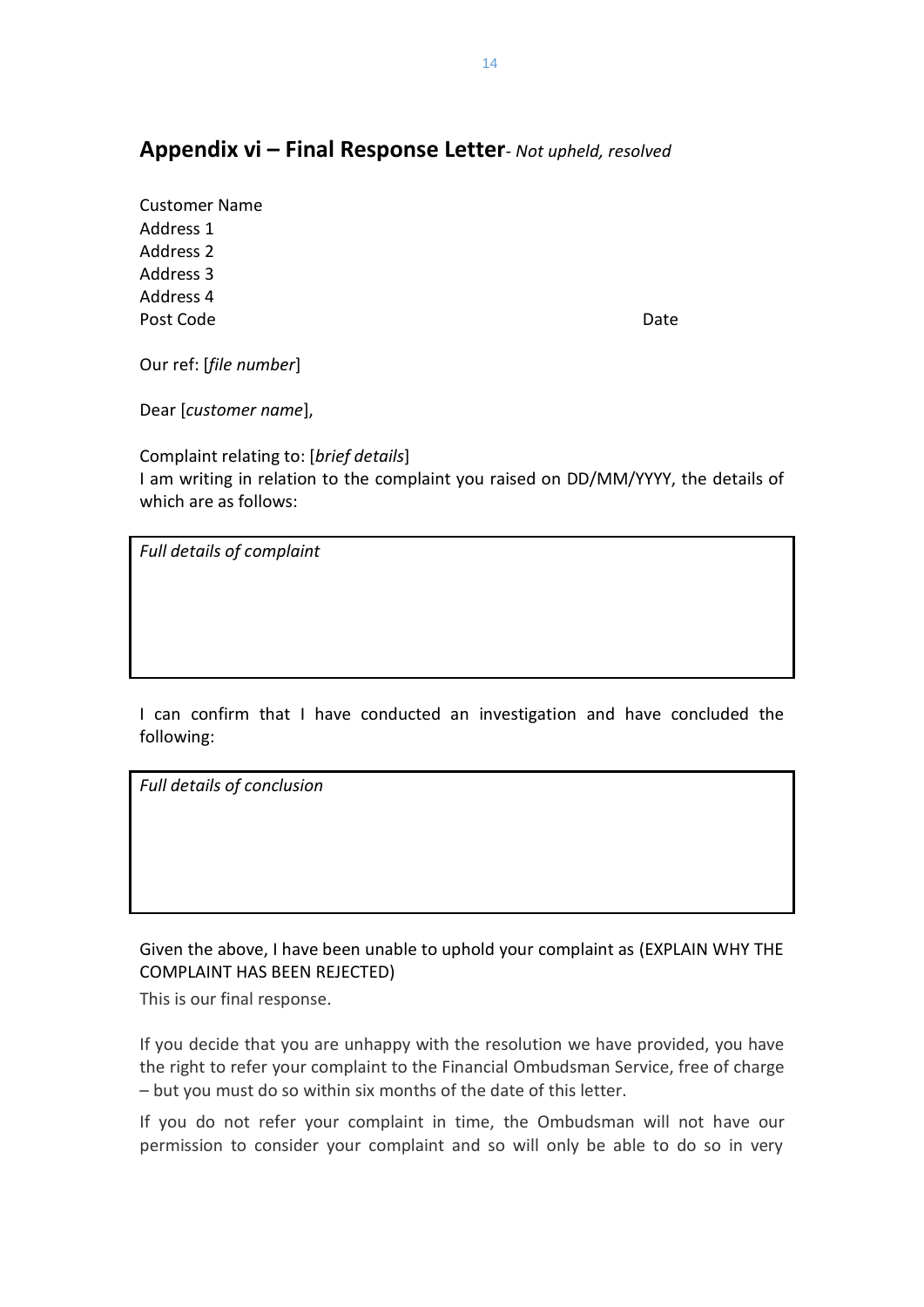limited circumstances, for example, if the Ombudsman believes that the delay was as a result of exceptional circumstances.

I have enclosed with this letter a copy of the Financial Ombudsman Service's explanatory leaflet. For further information you can visit their website <http://www.financial-ombudsman.org.uk/>

Yours sincerely,

Kieran Fraser Customer Complaints Manager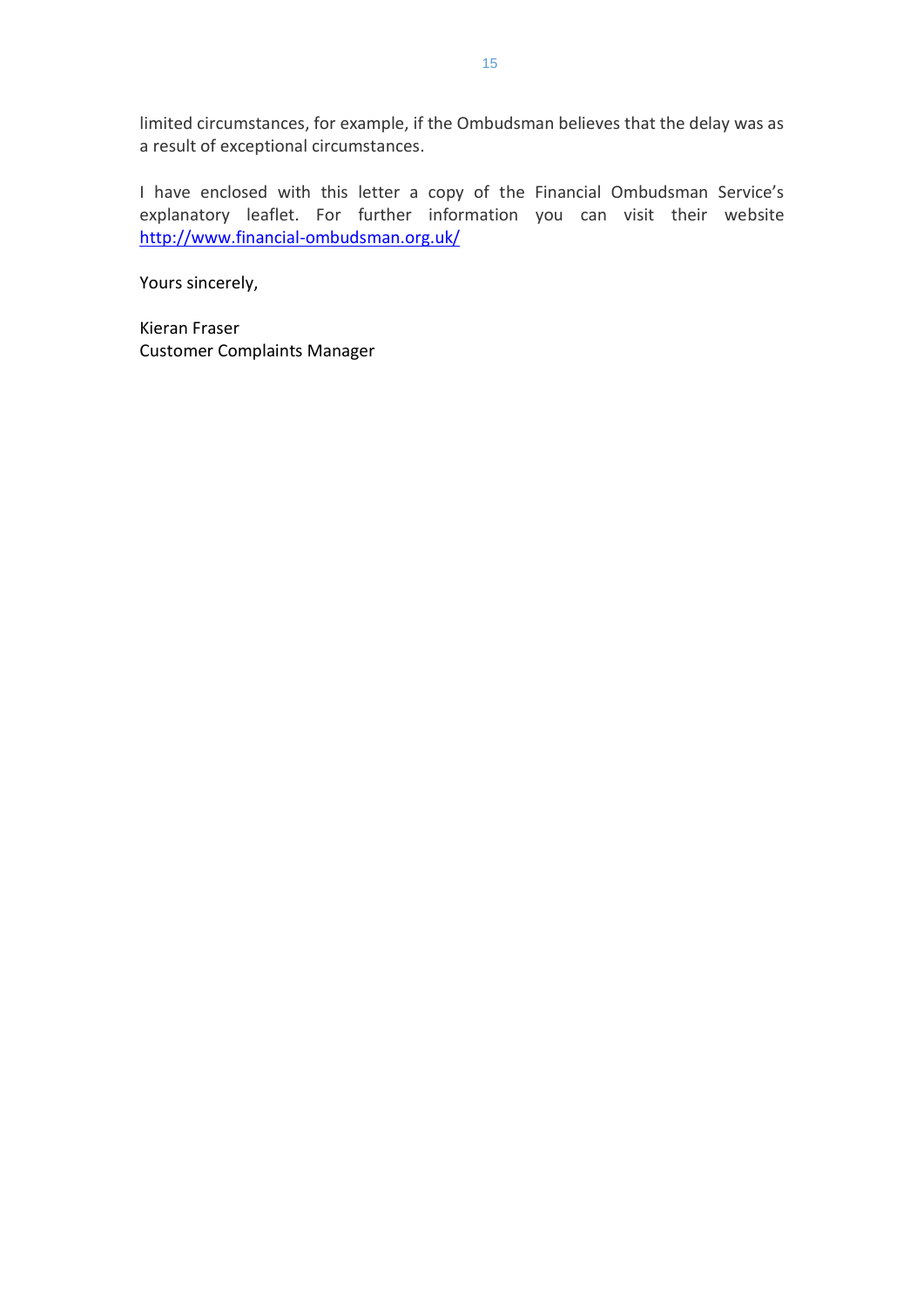#### **Appendix vii – Response Letter***- Not resolved, Send at 8 weeks*

Customer Name Address 1 Address 2 Address 3 Address 4 Post Code Date Date Date

Our ref: [*file number*]

Dear [*customer name*],

Complaint relating to: [*brief details*] I am writing in relation to the complaint you raised on DD/MM/YYYY, the details of which are as follows:

*Brief details of complaint*

Unfortunately, we are still investigating your complaint and therefore we are not in a position to issue our final response. We expect to be in a position to do this by DD/MM/YYYY.

You may now refer your complaint to the Financial Ombudsman Service as your complaint has remained unresolved for 8 weeks.

I have enclosed with this letter a copy of the Financial Ombudsman Service's explanatory leaflet. For further information you can visit their website <http://www.financial-ombudsman.org.uk/>

Yours sincerely,

Kieran Fraser Customer Complaints Manager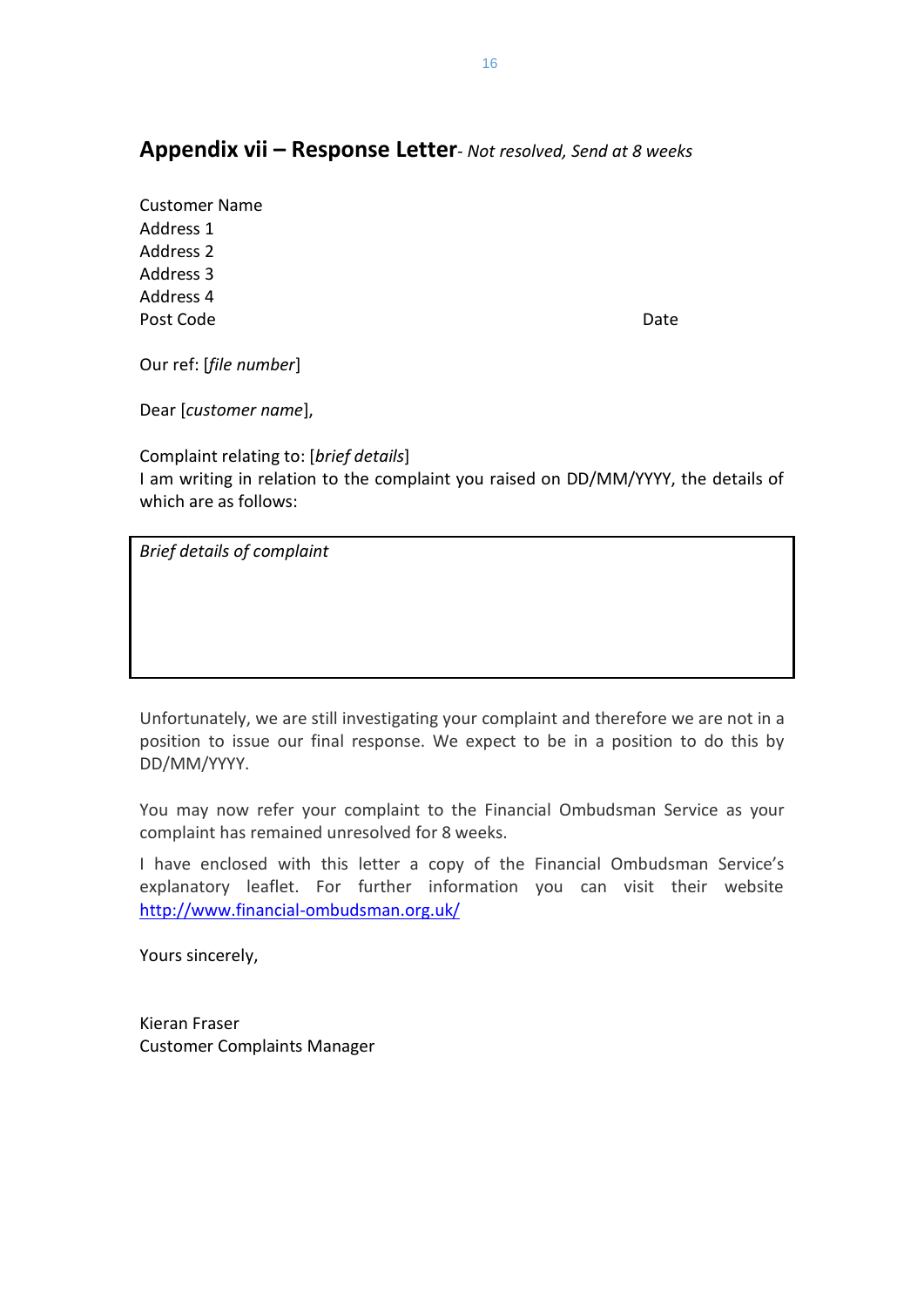**Appendix viii – Complaint Referral Letter** (*send within 5 business days where the responsibility for the complaint lies solely with a 3rd party)*

Customer Name Address 1 Address 2 Address 3 Address 4 Post Code **Date:** Date: **Date:** Date: **Date:** Date: **Date:** Date: **Date:** Date: **Date:** Date: **Date: Date: Date: Date: Date: 0.000** 

Our ref: [*file number*]

Dear [*customer name*],

Complaint relating to: [*brief details*]

Thank you for taking the time to bring the following details to our attention:

*Full details of complaint*

Upon investigation, it has come to light that the responsibility for resolving your complaint lies with (INSERT 3<sup>RD</sup> PARTY NAME) due to (INSERT DETAILS).

We have forwarded your complaint on to them and they will be in contact with you in due course. In the meantime, if you wish to contact them, you can do so on (INSERT CONTACT DETAILS).

This is our final response.

If you decide that you are unhappy with the resolution we have provided, you have the right to refer your complaint to the Financial Ombudsman Service, free of charge – but you must do so within six months of the date of this letter.

If you do not refer your complaint in time, the Ombudsman will not have our permission to consider your complaint and so will only be able to do so in very limited circumstances. For example, if the Ombudsman believes that the delay was as a result of exceptional circumstances.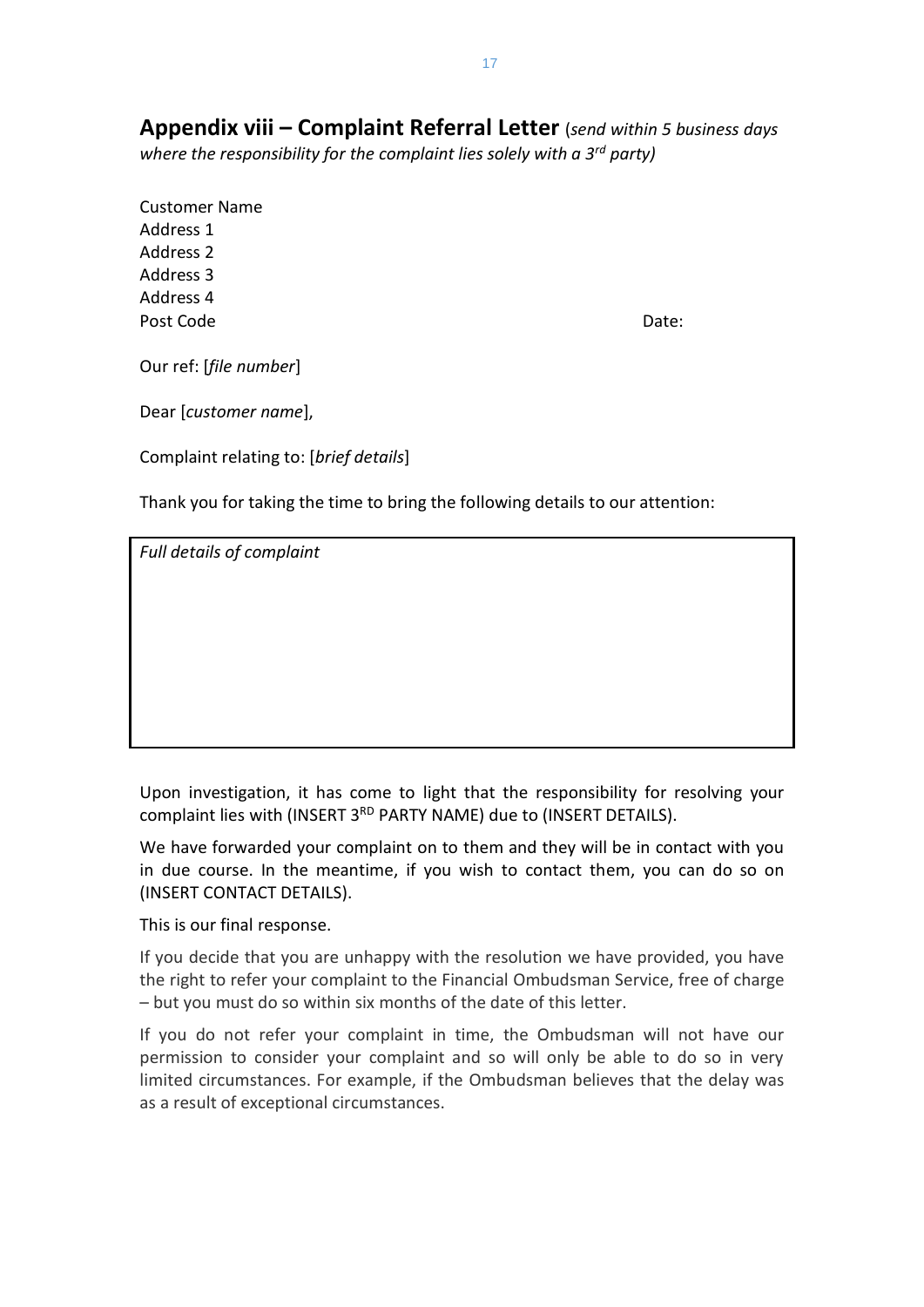I have enclosed with this letter a copy of the Financial Ombudsman Service's explanatory leaflet. For further information you can visit their website <http://www.financial-ombudsman.org.uk/>

Yours sincerely,

[*Name*] Customer Complaints Manager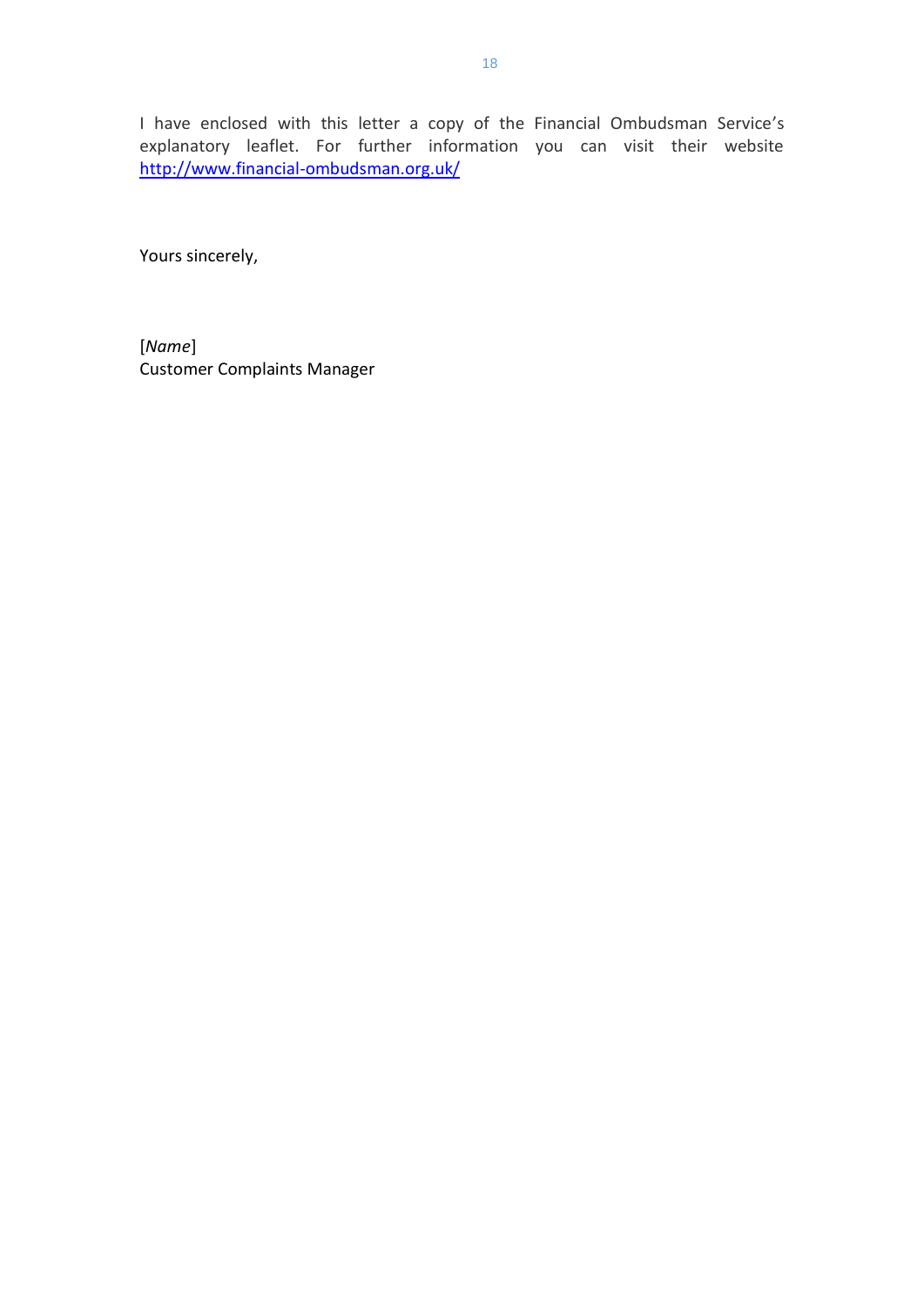**Appendix ix – Complaint Referral Letter** (*send within 5 business days where the responsibility for the complaint lies jointly with us and a 3rd party)*

Customer Name Address 1 Address 2 Address 3 Address 4 Post Code **Date:** Date:

Our ref: [*file number*]

Dear [*customer name*],

Complaint relating to: [*brief details*]

Thank you for taking the time to bring the following details to our attention:

*Full details of complaint*

Upon investigation, it has come to light that the responsibility for resolving your complaint lies both with us and with (INSERT  $3<sup>RD</sup>$  PARTY NAME) due to (INSERT DETAILS).

We have forwarded your complaint on to them and they will be in contact with you in due course. In the meantime, if you wish to contact them, you can do so on (INSERT CONTACT DETAILS).

We believe that we are responsible for resolving the following points from your complaint:

#### LIST POINTS

Your complaint has been assigned to [*name of staff member*] who will be responsible for investigating the above points to your complaint. They will keep you updated on a regular basis.

I have enclosed a copy of our Customer Complaints leaflet which outlines the process and provides you with all the relevant information so you can contact us easily.